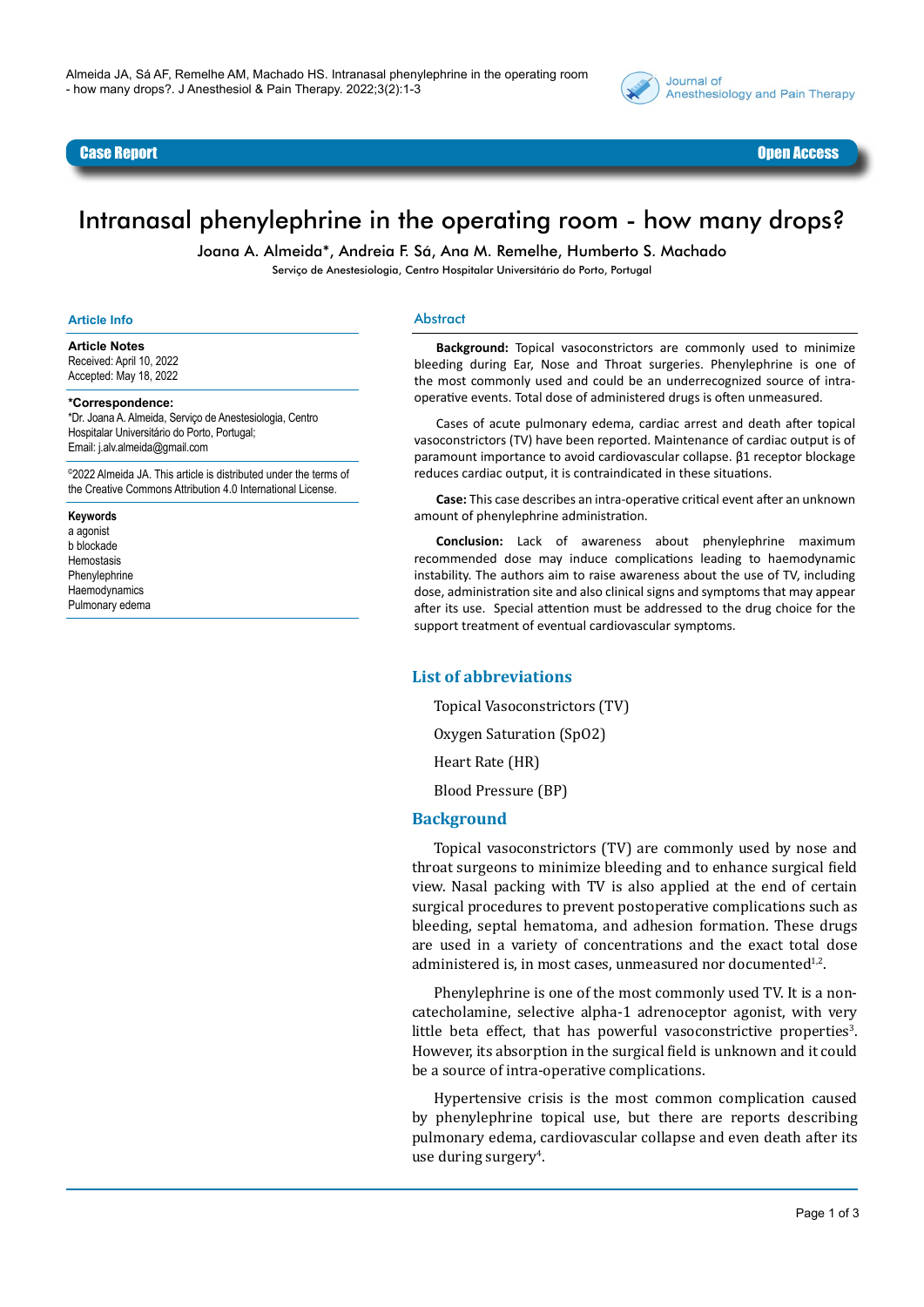We report a case of a patient where lack of awareness about phenylephrine maximum recommended dose may have induced TV possible complications leading to an unnecessary overnight stay after a programmed ambulatory turbinectomy.

## **Case presentation**

A 13 years-old-boy (weight 40 Kg, height 147 cm) underwent an elective ambulatory bilateral turbinectomy.

No history of systemic diseases was present nor any report of being on daily medication; an American Society of Anesthesiologists classification (ASA) I was performed. His preoperative physical examination and vital signs were unremarkable.

ASA standard monitoring was used intraoperatively.<br>Bispectral index monitoring and quantitative quantitative kinemyographic neuromuscular monitoring (NMT-Mechanosensor) on the right forearm, were also applied.

Anesthesia was induced with fentanyl (100mcg i.v.), lidocaine (40mg i.v.) and propofol (100mg i.v.). After calibrating the neuromuscular monitor, rocuronium (25mg i.v.) was given. Uneventful tracheal intubation was performed with a normal 6.0 tube. Anesthesia was maintained with sevoflurane at 1.0 MAC and bispectral index values between 40 and 60. Ventilation was controlled to maintain end-tidal normocapnia (30–35 mmHg). Surgery lasted for 30 minutes without complications.

At the end of the procedure, both nostrils were packed with cotton balls soaked in an unmeasured amount of phenylephrine 2,5% and normal saline. Surgical fields covers were removed and neuromuscular block was reversed with sugammadex (80mg i.v.).

When preparing for anesthetic emergence, about five minutes after cotton balls placing in the nostrils, heart rate decreased from 85 to 44 beats/min with an arterial blood pressure (BP) of 119/68 mmHg (mean 88 mmHg) Oxygen saturation (SpO2), end-tidal carbon dioxide and temperature were recorded within the normal range. Atropine (0.5mg i.v.) was given and HR increased to 138 bpm and BP to 220/150 mmHg. At this time, anesthetic depth was increased with sevoflurane and vagal maneuvers were started. Labetalol (2.5 mg) was administered in order to control the hypertension peak but the patient remained hypertensive and the supraventricular tachycardia previously observed was still present.

At this point, poor peripheral perfusion was noticed and the anesthesiologist removed nasal packing considering that it could be the leading cause for this clinical situation.

Almost immediately after nasal packing removal, patient HR and BP returned to his initial values. Bronchospasm and crackles were not heard in the lung auscultation and no other signs of pulmonary edema were noticed. After acknowledging safe anesthetic emergence conditions, extubation was possible without any remark. The patient remained in a post-anaesthesia care unit under surveillance for 24 hours and was discharged without reported complications.

# **Discussion and Conclusions**

Nasal package with phenylephrine caused extreme hypertension and bradycardia in our patient, which only reverted when removed. Actually, phenylephrine's main action is systemic and pulmonary arterial vasoconstriction, leading to increased systemic vascular resistances and systemic arterial pressure (systolic, diastolic, and mean). Ultimately this may cause activation of baroreceptor reflex and result in bradycardia<sup>4</sup>.

Initially, identification of phenylephrine as a potential cause of haemodynamic changes were not made, so atropine and labetalol were given. Actually, there are some reports where hypertensive crises from topical phenylephrine were managed with beta-blockers, probably because of lack of awareness for the hypertension cause, as in this case $^1$ .

Phenylephrine's effects are responsible for a blood shift to the pulmonary circulation, where those effects are less felt. The increase in the afterload also causes an increased impedance of left ventricular ejection and end-diastolic volumes and pressures<sup>4</sup>. There are some compensatory mechanisms to preserve cardiac output including the ability to increase heart rate and contractility. So, in this situation the use of b-blockers is not recommended as they impair these mechanisms by decreasing heart rate and further compromising left-sided output (b1-block  $receptors$ <sup> $1$ </sup>. The use of b-blockers to treat hypertension caused by topical phenylephrine use may cause pulmonary edema and even death, as reported by a commission formed by anesthesiologists, intensivists, otorhinolaryngologists and pharmacologists that established recommendations for phenylephrine's use in the operating room (New York Guidelines on the Topical Use of Phenylephrine in the Operation Room)<sup>2</sup>.

The incidence of this problem is not negligible. Kalyanaraman et al*.* described twelve cases of cardiopulmonary compromise after TV, most of them topical phenylephrine. In seven of them b-blockers were administered. Of these seven patients, three suffer cardiac arrest<sup>1</sup>.

Reviewing literature there is a recurring pattern in all cases: significant hypertension with or without baroreceptor-induced bradycardia, after TV application in the surgical field. Because it avoids the first pass effect from either the gut wall or liver, the intranasal route offers higher concentrations than oral formulations<sup>3</sup>. The systemic effects are noted within minutes and can lead